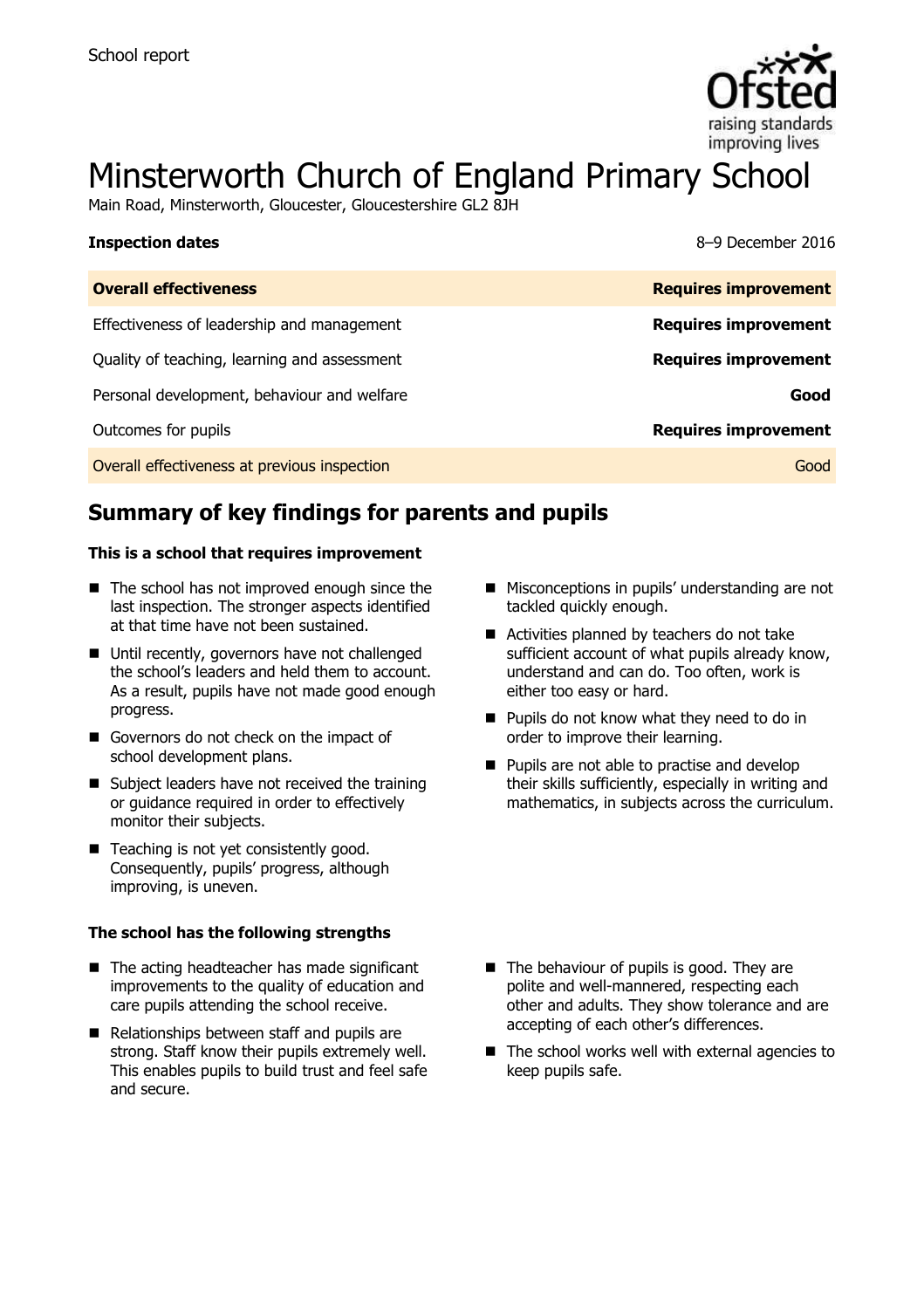

# **Full report**

### **What does the school need to do to improve further?**

- **IMPROVE the quality of leadership and management by:** 
	- strengthening governance so governors carry out their roles and responsibilities successfully and improve the quality of education pupils receive
	- ensuring that leaders and governors check that actions identified in improvement plans have had the desired impact on the achievement and progress of pupils
	- implementing a robust, structured programme of training and support to equip subject leaders with the skills needed to improve the quality of teaching and pupils' achievement.
- **IMPROVE the quality of teaching, learning and assessment by ensuring that teachers:** 
	- consistently have high expectations of what pupils can achieve in reading, writing and mathematics
	- plan activities at the right level of challenge for pupils, especially in writing and mathematics
	- help pupils to use and practise their skills in writing and mathematics across a range of subjects
	- provide pupils with feedback that enables them to understand fully how they can improve their learning
	- develop pupils' capacity to apply their learning confidently and without significant adult support
	- have access to high-quality training to develop their practice.

An external review of governance should be undertaken in order to assess how this aspect of leadership and management may be improved.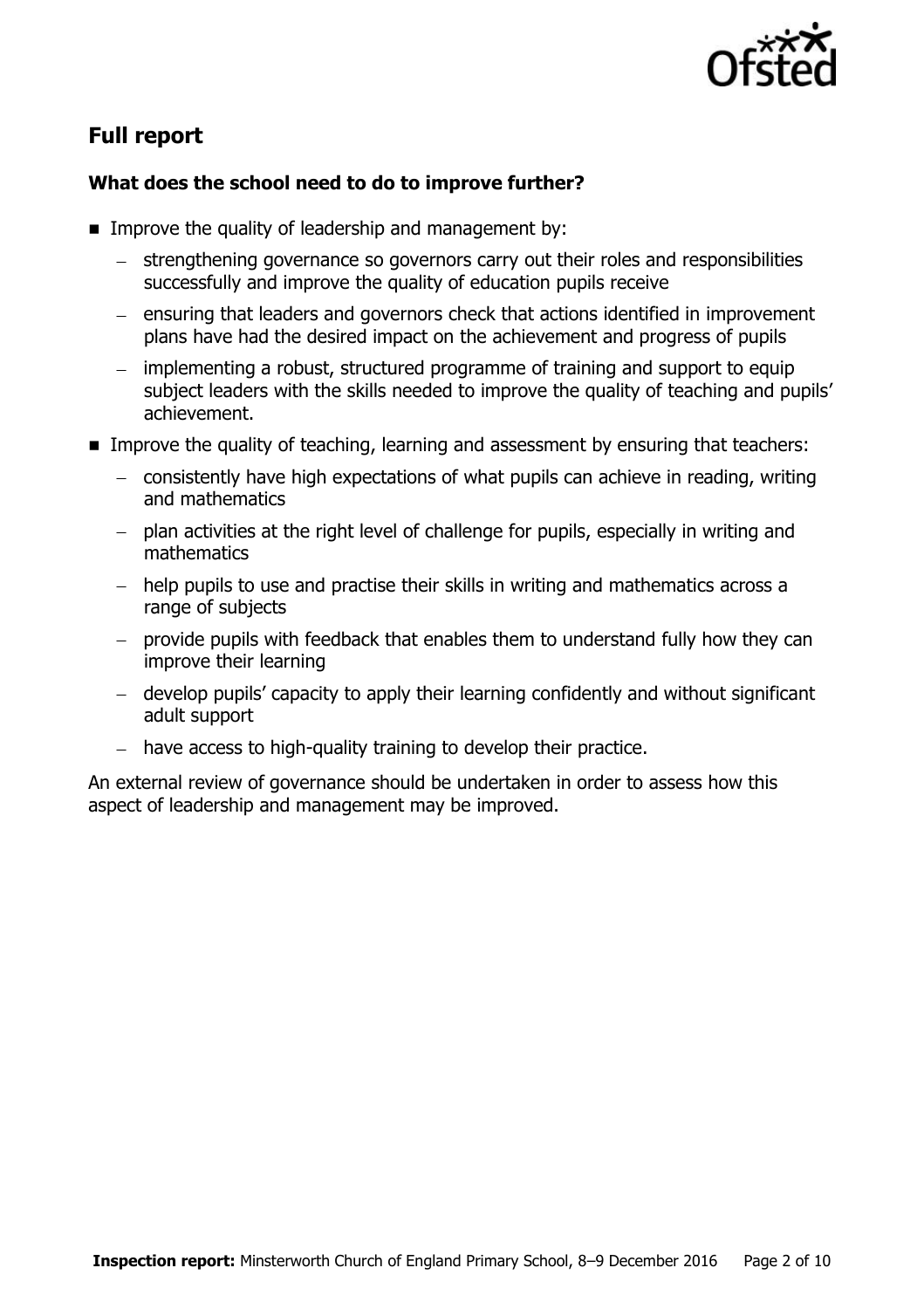

# **Inspection judgements**

#### **Effectiveness of leadership and management Requires improvement**

- Since the last inspection leaders, including governors, have not made the identified improvements needed to ensure pupils make good and sustained progress in their learning.
- Significant turbulence in staffing and pupils' attendance have been barriers to secure good learning for pupils.
- The monitoring of teaching and learning undertaken by leaders has been focused on what teachers do rather than how well pupils are learning. It is only recently that the focus has been on learning and the progress of different groups including the most able and disadvantaged pupils. Consequently, these groups have made too little progress over time and are only now beginning to catch up.
- Although the school is not yet good, there is evidence of significant recent improvement. The acting headteacher has been the driving force behind these improvements. She has shown a relentless energy, passion and determination to provide the very best for all pupils both academically and socially.
- Since her appointment, there has been a clear focus on the progress of individual pupils. Assessment systems are now in place which are accurate and identify what pupils can and cannot do in reading, writing and mathematics. This is resulting in improved targeting of individual needs.
- The curriculum covers a wide range of subjects and recently introduced topics are now gaining pupils' interest much more than previously. For example, pupils have enjoyed the recent work on the Egyptians. This was exemplified during the inspection when they performed a dance routine with a focus on aspects of Egyptian life, bringing their learning to life.
- As a result of school leaders' actions, the improved curriculum now offers appropriate opportunities for pupils' spiritual, moral, social and cultural development. For example, pupils visit a mosque to learn about the similarities and differences between Islam and Christianity and develop their understanding of Christian values in a range of ways. All of this work contributes to strong mutual understanding and tolerance.
- The school has made good use of the additional funding for physical education and sport. Pupils have access to a good range of opportunities, including sessions to increase their skills and coordination, for example, in their weekly skiing lessons. They are also able to participate in extra-curricular events or sports with other local schools for example, in tag-rugby, netball and football. This provides pupils with the opportunity to take part in team sports and develop social skills while increasing their level of fitness.
- Parents who spoke to the inspector or who responded to the online 'Parent View' questionnaire are typically happy with the quality of education and care their children receive. They welcome the changes instigated by the acting headteacher, particularly the opportunity they have to engage with the school through the parent forum where they feel listened to and their opinions valued.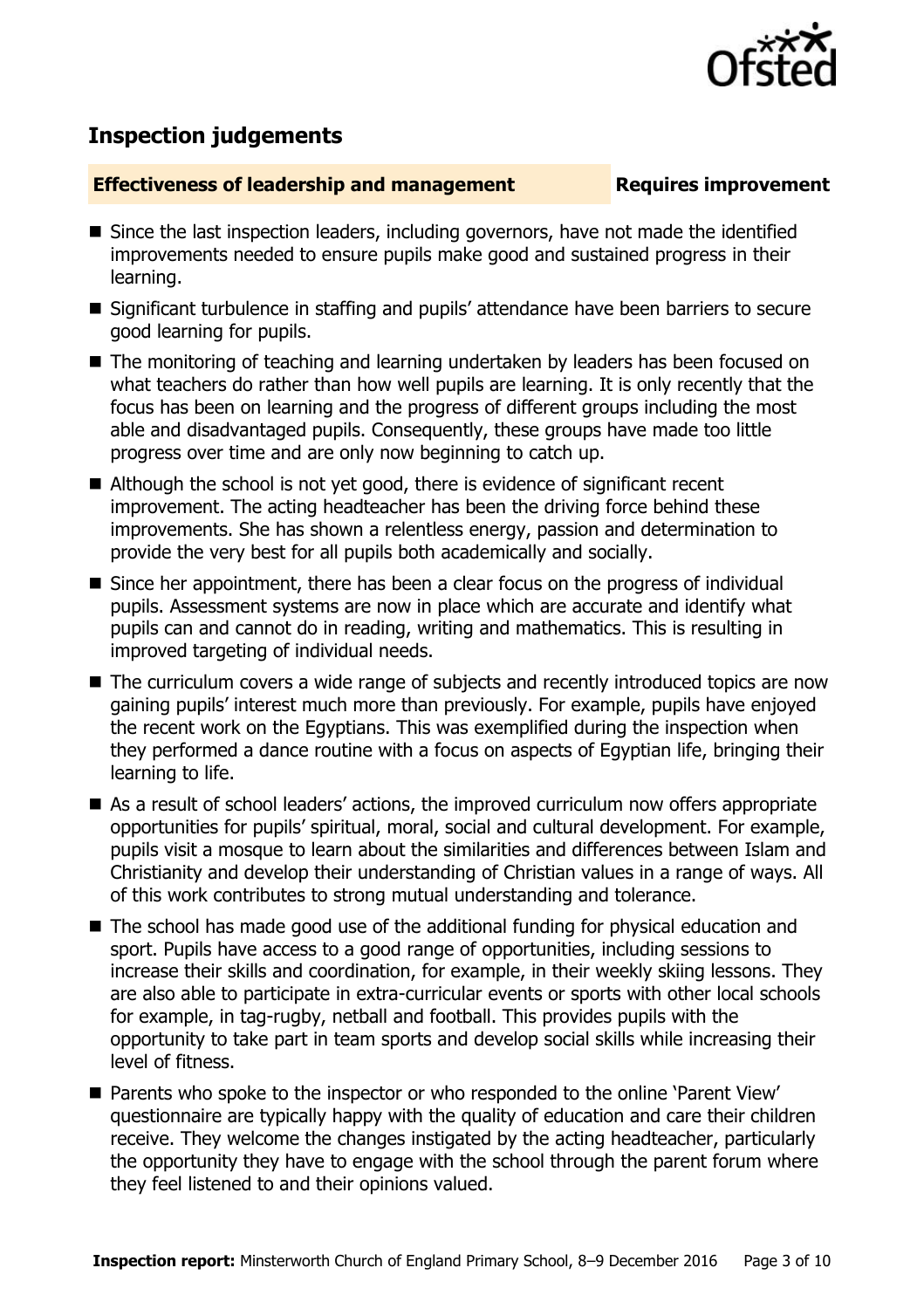

#### **Governance of the school**

- Governors acknowledge they have not, until recently, sufficiently challenged the school's leaders about the progress pupils make at the school. They were too reliant on what they were told without checking for themselves. As a result, they did not have a good enough understanding of the progress pupils were making.
- There is now greater rigour in the monitoring governors undertake to hold the school to account. They have a good understanding of how pupil premium funding is used and the impact it has on the progress of disadvantaged pupils. Nevertheless, they do not routinely check that actions identified in development plans are making a marked difference to pupils' achievement. Consequently, it is difficult for governors to judge the impact of leaders' improvement plans.

#### **Safeguarding**

■ The arrangements for safeguarding are effective. Staff receive high-quality training on all aspects of safeguarding so that all aspects of the school's work are rooted in a strong culture of safeguarding practice. Checks on staff and record-keeping are thorough, to ensure that the safety of pupils is never compromised. The school works effectively with a wide range of outside agencies and is quick to take action if any concerns arise about the welfare or safety of a pupil. Staff and governors have a good understanding of the need to protect pupils from all potential risks.

#### **Quality of teaching, learning and assessment Requires improvement**

- Instability in staffing has, over time, been a barrier to securing good teaching and learning.
- Teaching is not consistently good enough to ensure that pupils make securely good progress regardless of their ability or starting point.
- Teachers' expectations of pupils are not always high enough. They do not use their strong knowledge of individual pupils well enough to ensure that they make the best possible progress.
- Work is not always pitched at the right level for pupils. At times, pupils find the work too easy or too hard especially in their writing and mathematics work. Consequently, pupils' become frustrated and their progress slows.
- Teachers do not amend and adjust their teaching to take account of what pupils already understand and can do. Pupils are not clear about how to improve their work and make stronger progress. For example, pupils are not aware of grammatical mistakes in their writing or how to correct them.
- Teaching assistants provide good guidance to support pupils' learning. However, there are occasions when pupils become over-reliant on their support, which reduces the progress they make.
- The teaching of phonics is securing better progress for pupils and this is reflected in the recent improvement in the Year 1 phonics check. This progress is giving pupils the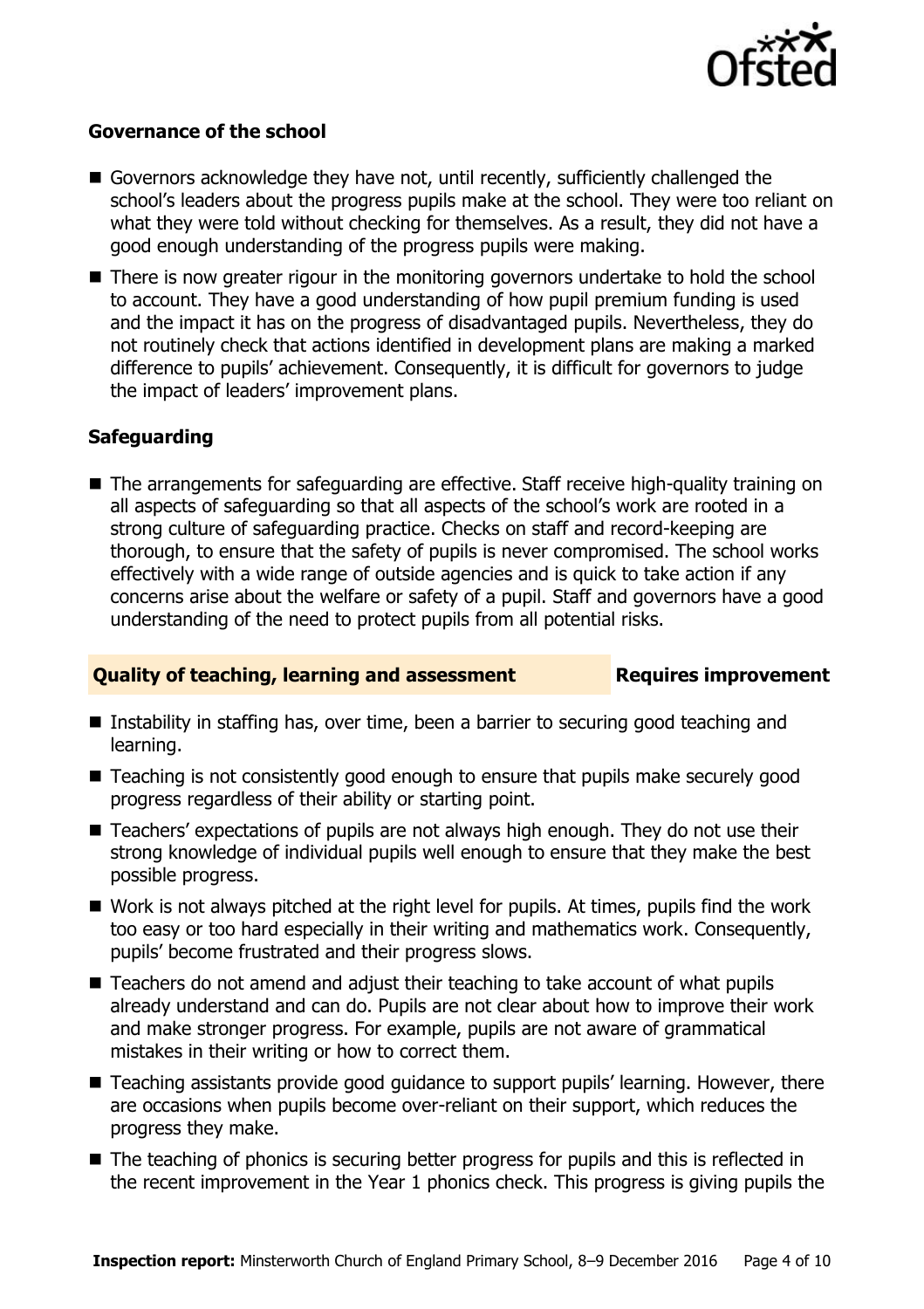

knowledge required to effectively develop their early reading skills.

■ Increased monitoring, training and guidance by the acting headteacher are having a positive impact on improving the quality of teaching. There is evidence of some strong practice emerging. This includes, for example, teachers' improved questioning to challenge pupils' thinking and deepen their understanding, especially for most-able pupils. However, with the frequent changes in staffing, this has not been the norm, nor has there been a significant impact on pupil progress. Consequently, teaching is not yet securely good.

#### **Personal development, behaviour and welfare Good**

#### **Personal development and welfare**

- The school's work to promote pupils' personal development is good.
- Relationships between staff and pupils are strong. These positive relationships are built on trust and mutual respect. Pupils are appreciative of all that staff do for them. They feel well looked after but also recognise they are getting better at their learning. For example, they mention that their reading, writing and knowledge of number is improving. Pupils explained to the inspector how 'teachers are kind and we learn from them'.
- **Pupils describe how they feel safe. The school provides them with a range of activities** which teaches them how to keep safe. For example, older pupils demonstrate a good knowledge of how to keep safe when using the internet and the importance of not sharing personal information.
- The high levels of mobility of many pupils registered at the school significantly affect the overall attendance figures. However, staff work very hard to help pupils attend the school regularly and support them if they leave and attend a different school. The acting headteacher monitors this carefully and works closely with outside agencies to check pupils arrive safely at their next school.

#### **Behaviour**

- The behaviour of pupils is good. Pupils have a good understanding of what is acceptable behaviour. They clearly understand the differences between right and wrong.
- **Pupils are well behaved in lessons. They respond quickly to teachers' instructions and** try their best to work hard.
- **Pupils behave well around the school. This includes during playtimes and lunchtimes.** They enjoy the opportunity to play and socialise. Relationships are good, as pupils take part in various games and explore the spaces accessible to them.
- **Pupils say that any incidents of bullying are rare. Records show that any occurrences** are dealt with quickly and effectively. The logs for behaviour show that there are few incidents of inappropriate behaviour.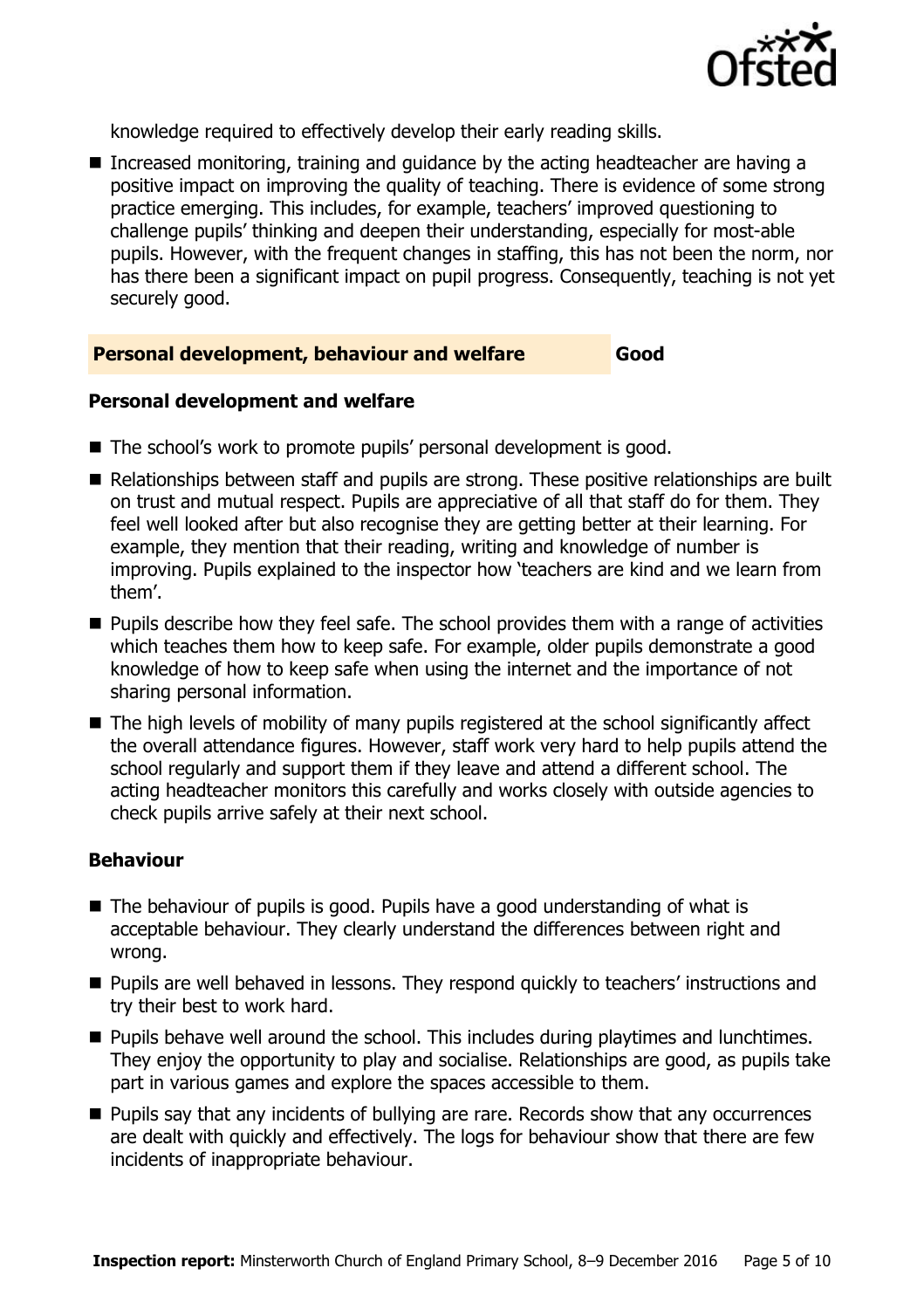

### **Outcomes for pupils Requires improvement**

- A high proportion of pupils arrive in school with skills and knowledge that are significantly below those typical for their age. Many pupils join the school at different times throughout the year and often remain for a very limited time.
- In addition to the high pupil mobility, weak teaching in recent years has contributed to pupils' underachievement. Rates of progress across year groups in reading, writing and mathematics are therefore variable. As a result of the acting headteacher's quick actions to reverse this underachievement, progress is improving in reading, writing and mathematics. Pupils are now making better progress towards the achievement expected for their age and stage of development.
- **Pupils enjoy reading. Teachers have focused effectively on improving phonics and** pupils are increasingly successful in achieving the expected standard in the Year 1 phonics check. Teachers provide pupils with the opportunity to read their reading books regularly. However, pupils do not confidently apply their reading skills in different subjects without significant help from the staff.
- $\blacksquare$  The improvement in phonics is having a positive impact on writing, which is showing clear improvements from very low starting points. Teachers provide pupils with the opportunity to write across a range of topics. However, teachers differ in their expectations of how pupils can and should develop and extend their writing skills. This leads to uneven rates of progress in writing across the school.
- **Pupils demonstrate positive attitudes to mathematics and make the progress expected** of them for their age. However, pupils are not able confidently to apply the skills they have learned in mathematics to other subjects, for example to their science and geography work.
- Those pupils identified by the school as the most able are making good progress with their reading, writing and mathematics. This is because teachers typically plan activities which challenge them in their thinking and secure better progress. For example, in mathematics these pupils are able to solve problems using their understanding of mathematical concepts to good effect. Similarly, pupils are challenged in their reading. They are encouraged by teachers to select books with complex vocabulary and this provokes discussion, which makes them think hard about what they are reading. Pupils are able to read with accuracy and fluency, demonstrating a good understanding of the texts they are reading. They talk with enthusiasm and knowledge about preferred authors and genres. For example, a pupil described how they enjoy mysteries due to the way the author provides cliffhangers to keep the reader in suspense.
- Pupils eligible for pupil premium funding or with special educational needs and/or disabilities are making better progress than their peers in some year groups as a result of the interventions they receive that are more precisely meeting their needs. However, this progress is not consistent across all year groups.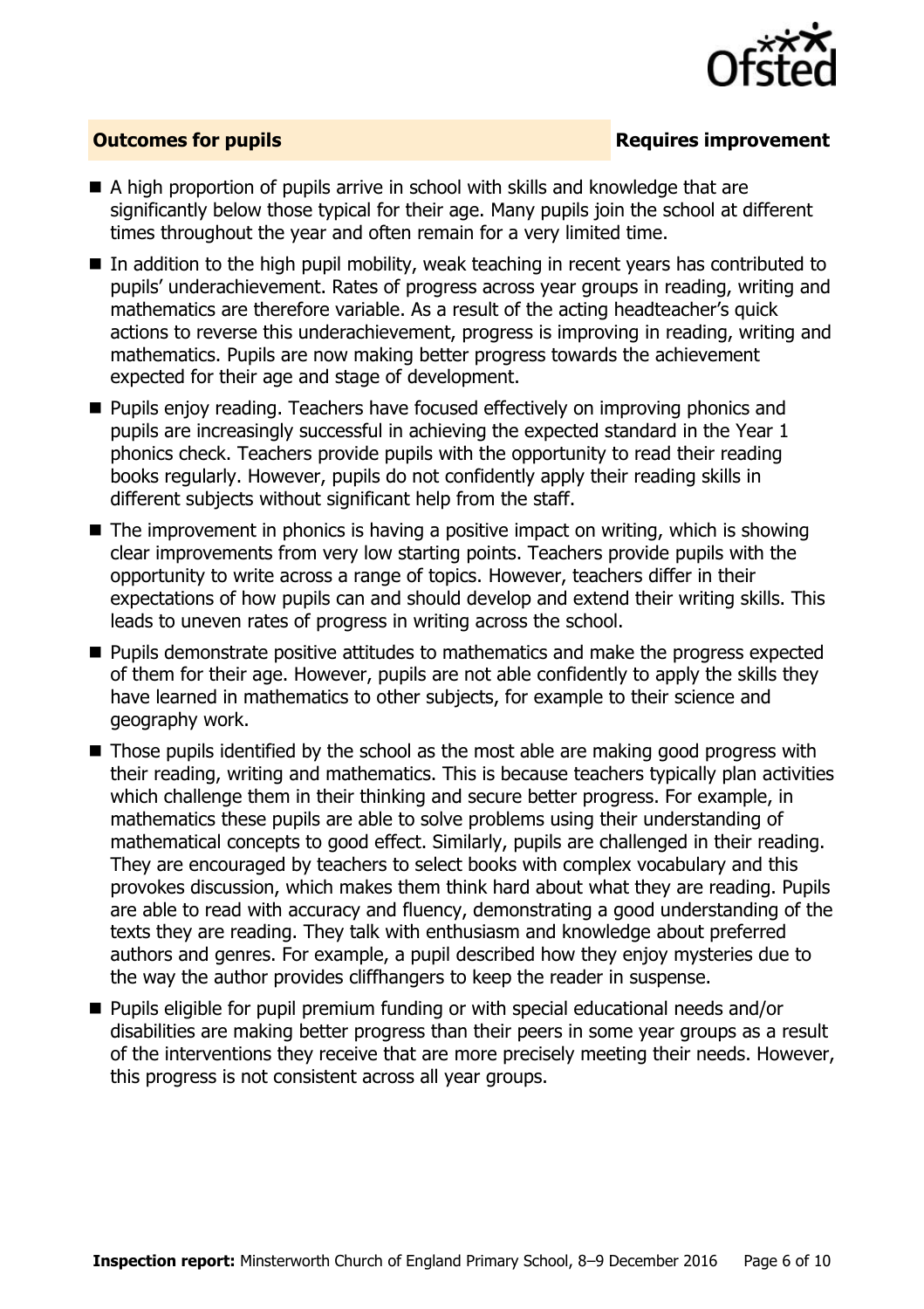

# **School details**

| Unique reference number | 115691          |
|-------------------------|-----------------|
| Local authority         | Gloucestershire |
| Inspection number       | 10001441        |

This inspection was carried out under section 8 of the Education Act 2005. The inspection was also deemed a section 5 inspection under the same Act.

| Type of school                      | Primary                         |
|-------------------------------------|---------------------------------|
| School category                     | Voluntary aided                 |
| Age range of pupils                 | 4 to 11                         |
| <b>Gender of pupils</b>             | Mixed                           |
| Number of pupils on the school roll | 30                              |
| Appropriate authority               | The governing body              |
| Chair                               | <b>Phil Awford</b>              |
| <b>Acting Headteacher</b>           | Gina Yoxall                     |
| Telephone number                    | 01452 750283                    |
| Website                             | www.minsterworth.gloucs.sch.uk  |
| Email address                       | head@minsterworth.gloucs.sch.uk |
| Date of previous inspection         | 26-27 April 2012                |

#### **Information about this school**

- This school is significantly smaller than the average-sized primary school.
- Approximately two thirds of pupils are from Gypsy, Roma and Traveller heritage.
- The number of children in the early years provision has been below five since the last inspection.
- The percentage of pupils who are eligible for pupil premium is below the national average.
- The majority of pupils are White British and speak English as their first language.
- The proportion of pupils who have a statement of special educational needs or an education, health and care plan is well below the national average.
- The acting headteacher confirmed that the website meets the requirements for the publication of information on its website. However, this could not be verified during the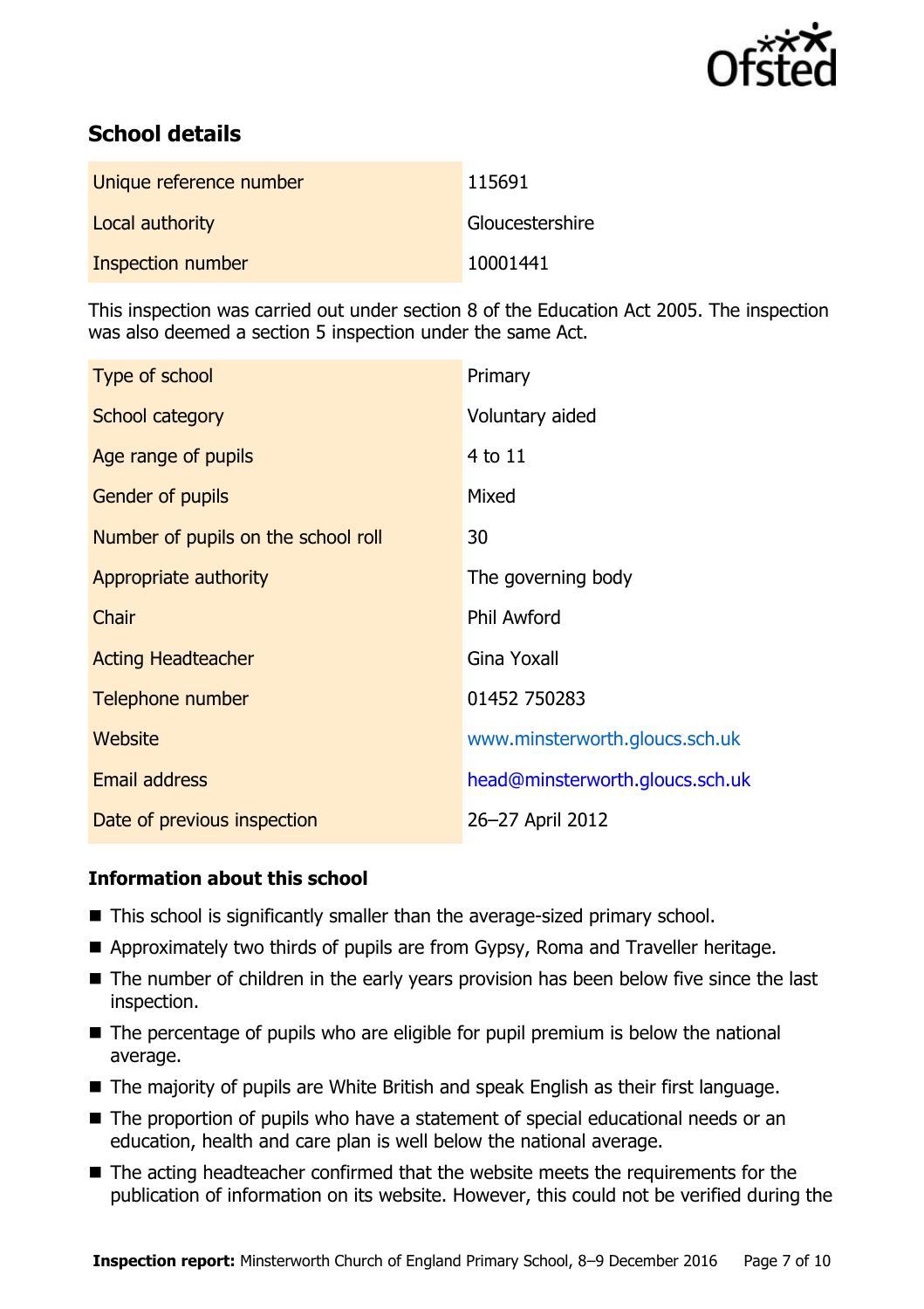

inspection due to technical issues affecting access to the website.

■ The government's floor standard, which is the minimum expectation for pupils' attainment and progress at the end of Year 6 is not applicable due to the small number of pupils in the school.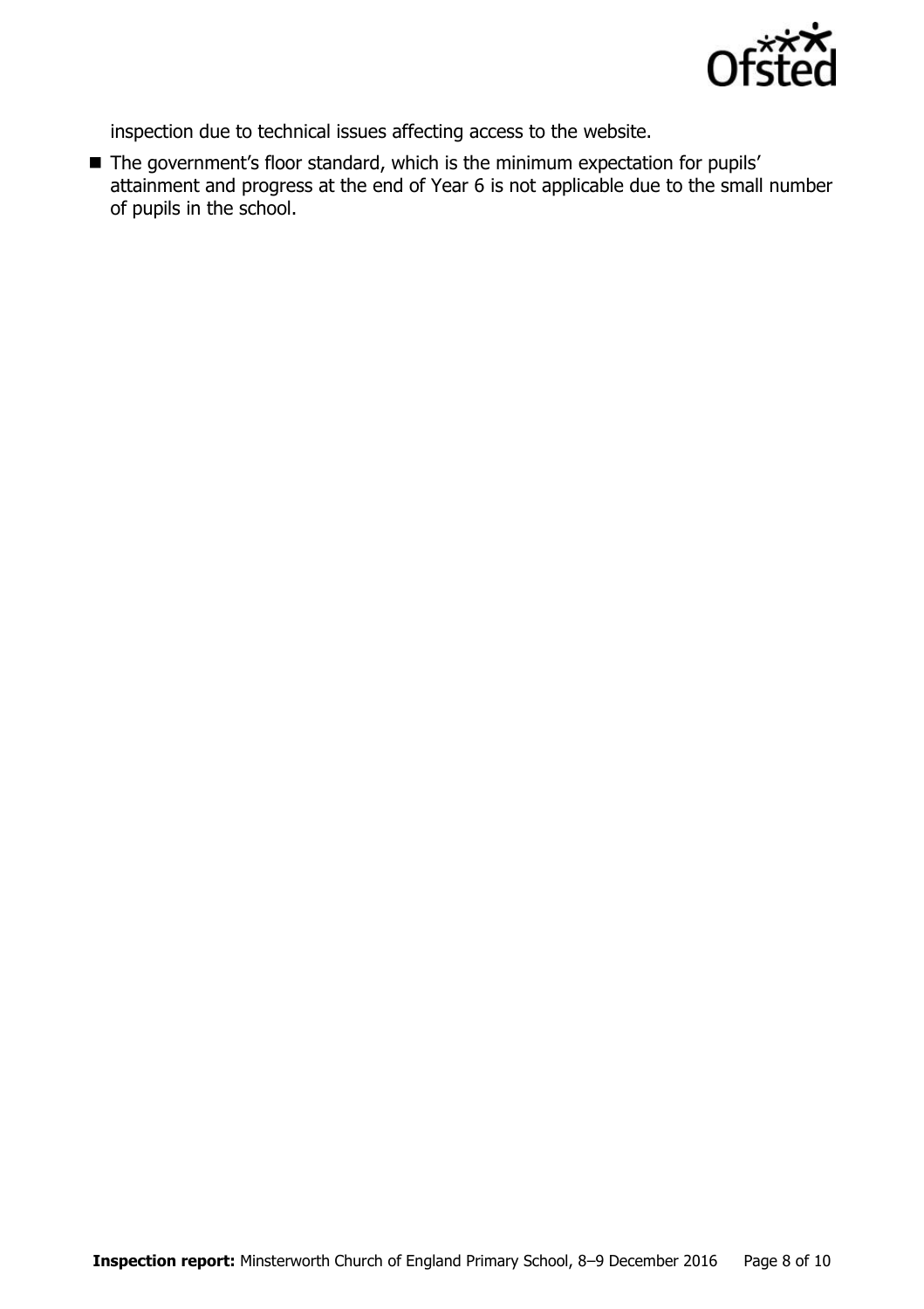

# **Information about this inspection**

- The inspector observed pupils' learning in both classes, all of which were joint observations with the acting headteacher. The inspector listened to pupils read.
- Meetings were held with leaders, staff and governors. The inspector spoke to two officers from the local authority.
- A wide range of documentation was scrutinised during the inspection, including the school's evaluation of its own performance and data relating to pupils' attainment and progress. The inspector also checked the effectiveness of the school's safeguarding arrangements and attendance information.
- $\blacksquare$  The inspector scrutinised the quality of pupils' work over time.
- The inspector talked with groups of pupils to seek their views about the school. The views of other pupils were gathered during lessons, playtimes and lunchtimes. The inspector spoke to parents informally at the start and end of the day and also considered the three responses to Ofsted's online survey, Parent View.

#### **Inspection team**

Jen Southall, lead inspector **Her Majesty's Inspector**